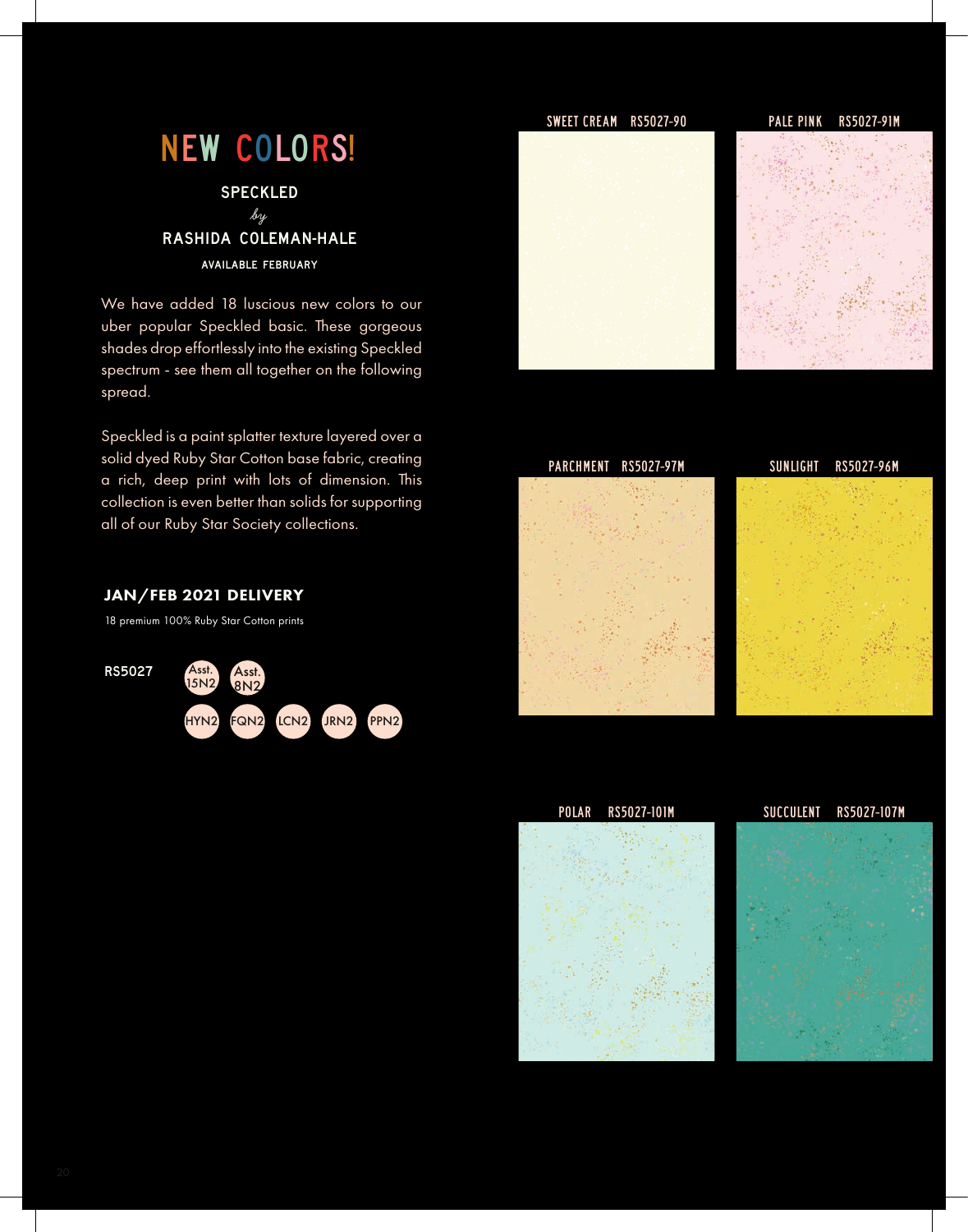













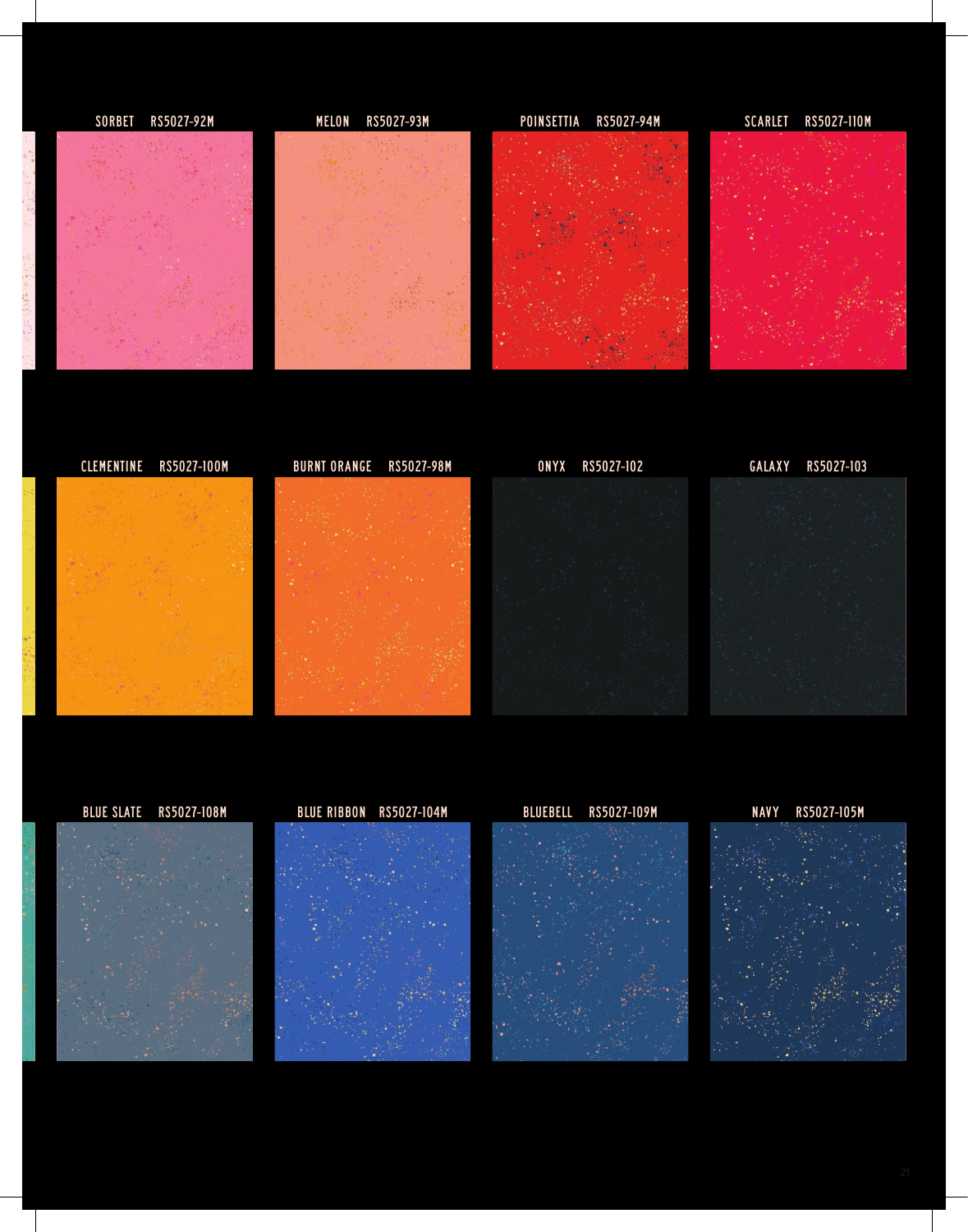### speckled

# **by** rashida coleman-hale

#### available now except where noted

Speckled is a paint splatter texture layered over a solid dyed Ruby Star Cotton base fabric, creating a rich, deep print with lots of dimension. This collection is even better than solids for supporting all of our Ruby Star Society collections. *All skus are RS5027-[color number]*.